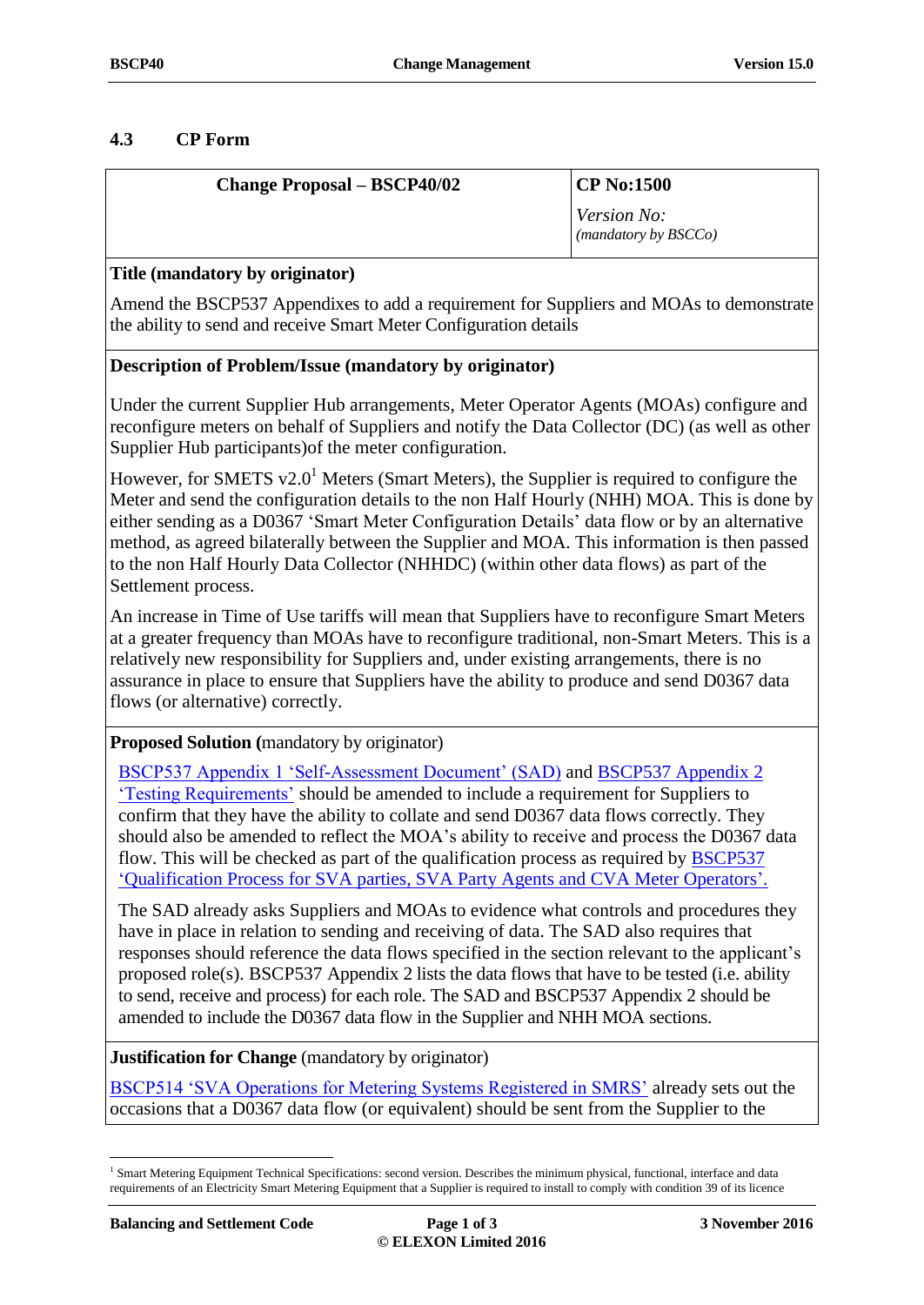NHHMOA. The proposed solution will provide the first level of assurance that Suppliers and MOAs are able to comply with the requirements of the BSC, ensuring that the correct data is used for Settlement purposes. This will sit alongside other activities undertaken as part of the wider [Performance Assurance Framework.](https://www.elexon.co.uk/reference/performance-assurance/)

The Performance Assurance Board (PAB) asked ELEXON to raise this CP when discussing [PAB Paper 197/07 'Smart Risk Register \(PAF Review Workstream 1\)'.](https://www.elexon.co.uk/meeting/pab-197/)

**To which section of the Code does the CP relate, and does the CP facilitate the current provisions of the Code?** (mandatory by originator)

[BSC Section J 'Party Agents and Qualifications under the Code'](https://www.elexon.co.uk/bsc-and-codes/balancing-settlement-code/bsc-sections/)

[BSC Section L 'Metering'](https://www.elexon.co.uk/bsc-and-codes/balancing-settlement-code/bsc-sections/)

[BSC Section S 'Supplier Volume Allocation'](https://www.elexon.co.uk/bsc-and-codes/balancing-settlement-code/bsc-sections/)

### **Estimated Implementation Costs (mandatory by BSCCo)**

£240 (one ELEXON working day to implement the necessary document changes).

**Configurable Items Affected by Proposed Solution(s)** (mandatory by originator)

BSCP537 Appendix 1 'Self-Assessment Document'

BSCP537 Appendix 2 ' Testing Requirements'

**Impact on Core Industry Documents or System Operator-Transmission Owner Code**  (mandatory by originator)

Nil Impact

**Related Changes and/or Projects** (mandatory by BSCCo)

Issue 69 'Performance Assurance Framework'

### **Requested Implementation Date (mandatory by originator)**

28 June 2018 as part of the BSC June 2018 Release

### **Reason:**

This will be the first available BSC release date following expected approval of this CP

**Version History (mandatory by BSCCo)** 

Version 1.0 of CP14XX was issued on XX XXXX 2017.

## *Originator's Details:*

*BCA Name: Chris Wood*

*Organisation: ELEXON*

*Email Address: bsc.change@elexon.co.uk*

*Telephone Number: 020 7380 4142*